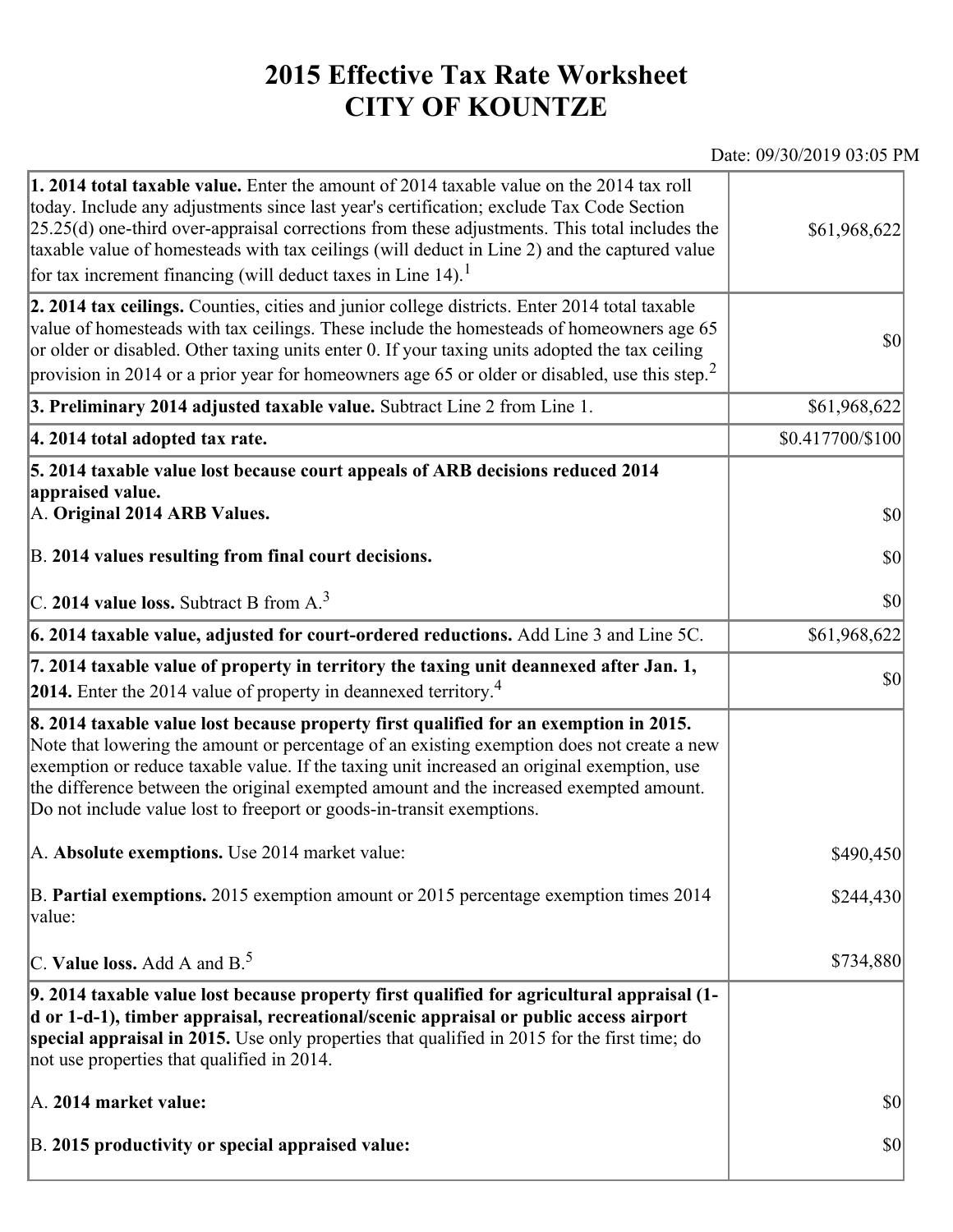| C. Value loss. Subtract B from $A6$                                                                                                                                                                                                                                                                                                                                                                                                                                                                                                                                                                                                                                                                                      | $ 10\rangle$ |
|--------------------------------------------------------------------------------------------------------------------------------------------------------------------------------------------------------------------------------------------------------------------------------------------------------------------------------------------------------------------------------------------------------------------------------------------------------------------------------------------------------------------------------------------------------------------------------------------------------------------------------------------------------------------------------------------------------------------------|--------------|
| 10. Total adjustments for lost value. Add lines 7, 8C and 9C.                                                                                                                                                                                                                                                                                                                                                                                                                                                                                                                                                                                                                                                            | \$734,880    |
| 11. 2014 adjusted taxable value. Subtract Line 10 from Line 6.                                                                                                                                                                                                                                                                                                                                                                                                                                                                                                                                                                                                                                                           | \$61,233,742 |
| 12. Adjusted 2014 taxes. Multiply Line 4 by Line 11 and divide by \$100.                                                                                                                                                                                                                                                                                                                                                                                                                                                                                                                                                                                                                                                 | \$255,773    |
| 13. Taxes refunded for years preceding tax year 2014. Enter the amount of taxes refunded<br>by the taxing unit for tax years preceding tax year 2014. Types of refunds include court<br>decisions, Tax Code Section 25.25(b) and (c) corrections and Tax Code Section 31.11<br>payment errors. Do not include refunds for tax year 2014. This line applies only to tax years<br>preceding tax year 2014. <sup>7</sup>                                                                                                                                                                                                                                                                                                    | \$141        |
| 14. Taxes in tax increment financing (TIF) for tax year 2014. Enter the amount of taxes<br>paid into the tax increment fund for a reinvestment zone as agreed by the taxing unit. If the<br>taxing unit has no 2015 captured appraised value in Line 16D, enter $08$                                                                                                                                                                                                                                                                                                                                                                                                                                                     | 30           |
| 15. Adjusted 2014 taxes with refunds and TIF adjustment. Add Lines 12 and 13, subtract<br>Line $149$                                                                                                                                                                                                                                                                                                                                                                                                                                                                                                                                                                                                                     | \$255,914]   |
| 16. Total 2015 taxable value on the 2015 certified appraisal roll today. This value<br>includes only certified values and includes the total taxable value of homesteads with tax<br>ceilings (will deduct in Line 18). These homesteads include homeowners age 65 or older or<br>disabled. <sup>10</sup>                                                                                                                                                                                                                                                                                                                                                                                                                |              |
| A. Certified values:                                                                                                                                                                                                                                                                                                                                                                                                                                                                                                                                                                                                                                                                                                     | \$60,997,080 |
| B. Counties: Include railroad rolling stock values certified by the Comptroller's office:                                                                                                                                                                                                                                                                                                                                                                                                                                                                                                                                                                                                                                | \$0          |
| C. Pollution control exemption: Deduct the value of property exempted for the current tax<br>year for the first time as pollution control property:                                                                                                                                                                                                                                                                                                                                                                                                                                                                                                                                                                      | $ 10\rangle$ |
| $\vert$ D. Tax increment financing: Deduct the 2015 captured appraised value of property taxable<br>by a taxing unit in a tax increment financing zone for which the 2015 taxes will be deposited<br>into the tax increment fund. Do not include any new property value that will be included in<br>Line 21 below. <sup>11</sup>                                                                                                                                                                                                                                                                                                                                                                                         | \$0          |
| E. Total 2015 value. Add A and B, then subtract C and D.                                                                                                                                                                                                                                                                                                                                                                                                                                                                                                                                                                                                                                                                 | \$60,997,080 |
| $ 17$ . Total value of properties under protest or not included on certified appraisal roll. <sup>12</sup>                                                                                                                                                                                                                                                                                                                                                                                                                                                                                                                                                                                                               |              |
| A. 2015 taxable value of properties under protest. The chief appraiser certifies a list of<br>properties still under ARB protest. The list shows the appraisal district's value and the<br>taxpayer's claimed value, if any, or an estimate of the value if the taxpayer wins. For each of<br>the properties under protest, use the lowest of these values. Enter the total value. <sup>13</sup>                                                                                                                                                                                                                                                                                                                         | \$310        |
| B. 2015 value of properties not under protest or included on certified appraisal roll.<br>The chief appraiser gives taxing units a list of those taxable properties that the chief<br>appraiser knows about, but are not included in the appraisal roll certification. These<br>properties also are not on the list of properties that are still under protest. On this list of<br>properties, the chief appraiser includes the market value, appraised value and exemptions for<br>the preceding year and a reasonable estimate of the market value, appraised value and<br>exemptions for the current year. Use the lower market, appraised or taxable value (as<br>appropriate). Enter the total value. <sup>14</sup> | \$0          |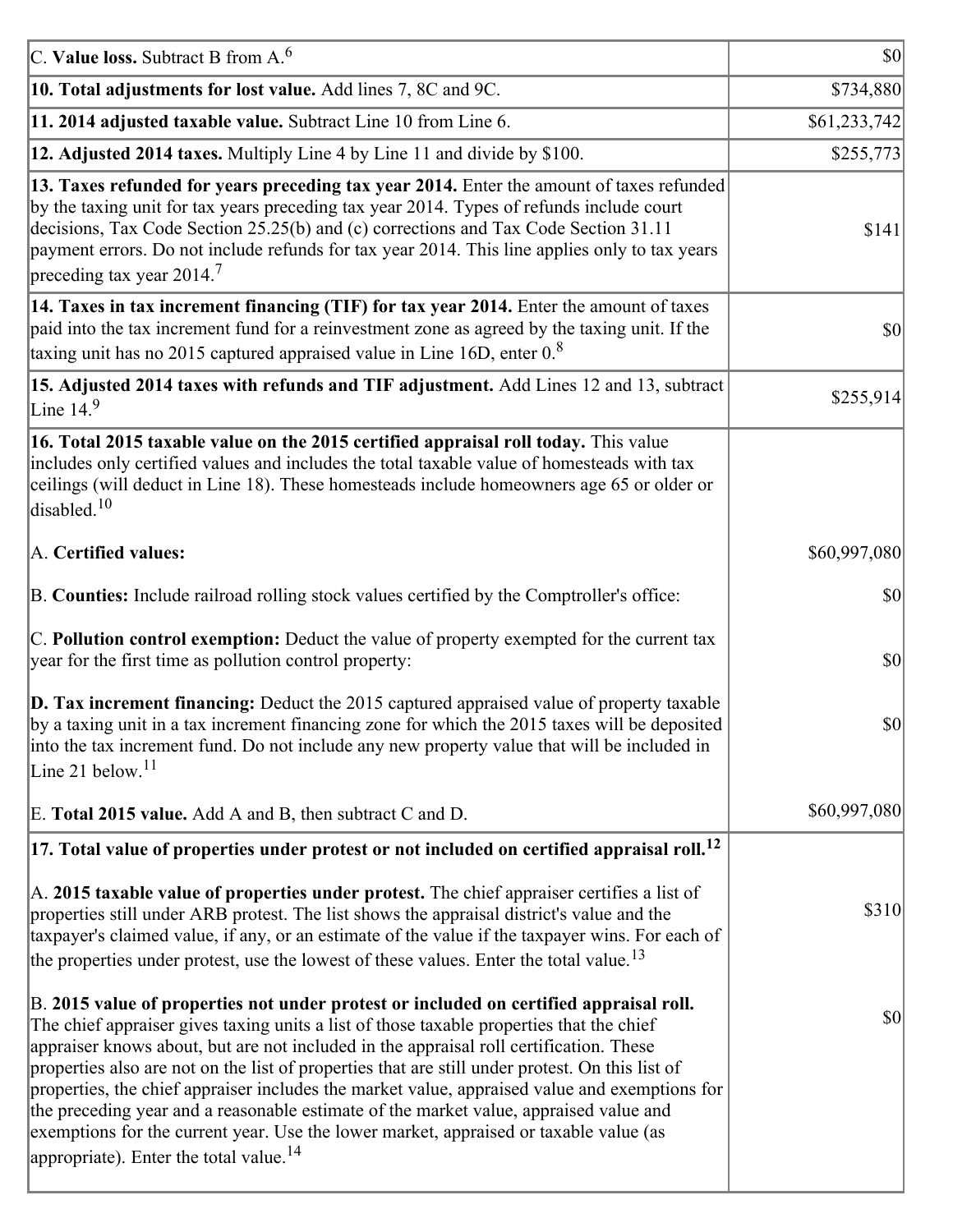| C. Total value under protest or not certified: Add A and B.                                                                                                                                                                                                                                                                                                                                                                                                                                                                                                                                                                                  | \$310                               |
|----------------------------------------------------------------------------------------------------------------------------------------------------------------------------------------------------------------------------------------------------------------------------------------------------------------------------------------------------------------------------------------------------------------------------------------------------------------------------------------------------------------------------------------------------------------------------------------------------------------------------------------------|-------------------------------------|
| 18. 2015 tax ceilings. Counties, cities and junior colleges enter 2015 total taxable value of<br>homesteads with tax ceilings. These include the homesteads of homeowners age 65 or older<br>or disabled. Other taxing units enter 0. If your taxing units adopted the tax ceiling provision<br>$\vert$ in 2014 or a prior year for homeowners age 65 or older or disabled, use this step. <sup>15</sup>                                                                                                                                                                                                                                     | $\vert \mathbf{S} \mathbf{O} \vert$ |
| 19. 2015 total taxable value. Add Lines 16E and 17C. Subtract Line 18.                                                                                                                                                                                                                                                                                                                                                                                                                                                                                                                                                                       | \$60,997,390                        |
| 20. Total 2015 taxable value of properties in territory annexed after Jan. 1, 2014.<br>Include both real and personal property. Enter the 2015 value of property in territory<br>$\alpha$ annexed. <sup>16</sup>                                                                                                                                                                                                                                                                                                                                                                                                                             | 10                                  |
| 21. Total 2015 taxable value of new improvements and new personal property located<br>in new improvements. New means the item was not on the appraisal roll in 2014. An<br>improvement is a building, structure, fixture or fence erected on or affixed to land. New<br>additions to existing improvements may be included if the appraised value can be<br>determined. New personal property in a new improvement must have been brought into the<br>taxing unit after Jan. 1, 2014, and be located in a new improvement. New improvements do<br>include property on which a tax abatement agreement has expired for $2015$ . <sup>17</sup> | \$698,730                           |
| 22. Total adjustments to the 2015 taxable value. Add Lines 20 and 21.                                                                                                                                                                                                                                                                                                                                                                                                                                                                                                                                                                        | \$698,730                           |
| 23. 2015 adjusted taxable value. Subtract Line 22 from Line 19.                                                                                                                                                                                                                                                                                                                                                                                                                                                                                                                                                                              | \$60,298,660                        |
| 24. 2015 effective tax rate. Divide Line 15 by Line 23 and multiply by $$100$ . <sup>18</sup>                                                                                                                                                                                                                                                                                                                                                                                                                                                                                                                                                | $$0.424410 \times 100$              |
| <b>25. COUNTIES ONLY.</b> Add together the effective tax rates for each type of tax the county<br>levies. The total is the 2015 county effective tax rate. <sup>19</sup>                                                                                                                                                                                                                                                                                                                                                                                                                                                                     |                                     |

A county, city or hospital district that adopted the additional sales tax in November 2014 or in May 2015 must adjust its effective tax rate. The Additional Sales Tax Rate Worksheet sets out this adjustment. Do not forget to complete the Additional Sales Tax Rate Worksheet if the taxing unit adopted the additional sales tax on these dates.

<sup>1</sup>Tex. Tax Code Section  $26.012(14)$ <sup>2</sup>Tex. Tax Code Section  $26.012(14)$  $3$ Tex. Tax Code Section 26.012(13)  ${}^{4}$ Tex. Tax Code Section 26.012(15)  $5$ Tex. Tax Code Section 26.012(15)  ${}^{6}$ Tex. Tax Code Section 26.012(15)  $7$ Tex. Tax Code Section 26.012(13)  ${}^{8}$ Tex. Tax Code Section 26.03(c)  $^{9}$ Tex. Tax Code Section 26.012(13)  $10$ Tex. Tax Code Section 26.012(15) <sup>11</sup>Tex. Tax Code Section  $26.03(c)$ <sup>12</sup>Tex. Tax Code Section  $26.01(c)$ <sup>13</sup>Tex. Tax Code Section 26.04 and 26.041 <sup>14</sup>Tex. Tax Code Section 26.04 and 26.041 <sup>15</sup>Tex. Tax Code Section  $26.012(6)$  $16$ Tex. Tax Code Section 26.012(17) <sup>17</sup>Tex. Tax Code Section  $26.012(17)$ <sup>18</sup>Tex. Tax Code Section 26.04(c) <sup>19</sup>Tex. Tax Code Section 26.04(d)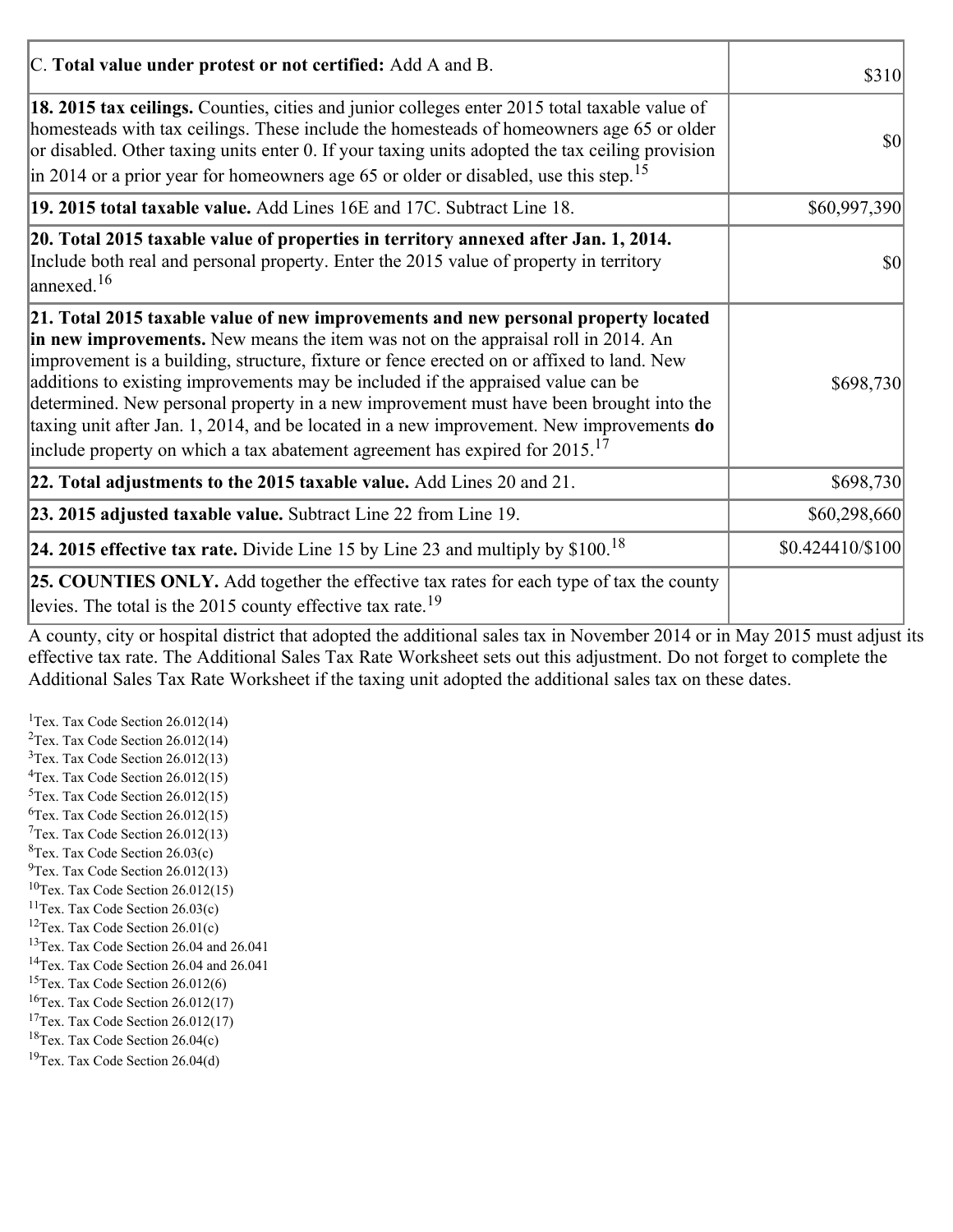## **2015 Rollback Tax Rate Worksheet CITY OF KOUNTZE**

Date: 09/30/2019

| 26. 2014 maintenance and operations (M&O) tax rate.                                                                                                                                                                                                                                                                                                                                                                                                                                                                                                                                                                                                                     | \$0.133400/\$100 |
|-------------------------------------------------------------------------------------------------------------------------------------------------------------------------------------------------------------------------------------------------------------------------------------------------------------------------------------------------------------------------------------------------------------------------------------------------------------------------------------------------------------------------------------------------------------------------------------------------------------------------------------------------------------------------|------------------|
| $ 27.2014$ adjusted taxable value. Enter the amount from Line 11.                                                                                                                                                                                                                                                                                                                                                                                                                                                                                                                                                                                                       | \$61,233,742     |
| 28. 2014 M&O taxes.                                                                                                                                                                                                                                                                                                                                                                                                                                                                                                                                                                                                                                                     |                  |
|                                                                                                                                                                                                                                                                                                                                                                                                                                                                                                                                                                                                                                                                         |                  |
| $ A$ . Multiply Line 26 by Line 27 and divide by \$100.                                                                                                                                                                                                                                                                                                                                                                                                                                                                                                                                                                                                                 | \$81,685         |
| B. Cities, counties and hospital districts with additional sales tax: Amount of additional<br>sales tax collected and spent on M&O expenses in 2014. Enter amount from full year's sales<br>tax revenue spent for M&O in 2014 fiscal year, if any. Other taxing units enter 0. Counties<br>exclude any amount that was spent for economic development grants from the amount of<br>sales tax spent.                                                                                                                                                                                                                                                                     | \$149,177        |
| C. Counties: Enter the amount for the state criminal justice mandate. If second or later year,<br>the amount is for increased cost above last year's amount. Other taxing units enter 0.                                                                                                                                                                                                                                                                                                                                                                                                                                                                                | $ 10\rangle$     |
| D. Transferring function: If discontinuing all of a department, function or activity and<br>transferring it to another taxing unit by written contract, enter the amount spent by the taxing<br>unit discontinuing the function in the 12 months preceding the month of this calculation. If<br>the taxing unit did not operate this function for this 12-month period, use the amount spent<br>in the last full fiscal year in which the taxing unit operated the function. The taxing unit<br>discontinuing the function will subtract this amount in H below. The taxing unit receiving<br>the function will add this amount in H below. Other taxing units enter 0. | $ 10\rangle$     |
| E. Taxes refunded for years preceding tax year 2014: Enter the amount of M&O taxes<br>refunded in the preceding year for taxes before that year. Types of refunds include court<br>decisions, Tax Code Section 25.25(b) and (c) corrections and Tax Code Section 31.11<br>payment errors. Do not include refunds for tax year 2014. This line applies only to tax years<br>preceding tax year 2014.                                                                                                                                                                                                                                                                     | \$45             |
| F. Enhanced indigent health care expenditures: Enter the increased amount for the<br>current year's enhanced indigent health care expenditures above the preceding tax year's<br>enhanced indigent health care expenditures, less any state assistance.                                                                                                                                                                                                                                                                                                                                                                                                                 | \$0              |
| G. Taxes in TIF: Enter the amount of taxes paid into the tax increment fund for a<br>reinvestment zone as agreed by the taxing unit. If the taxing unit has no 2015 captured<br>appraised value in Line 16D, enter 0.                                                                                                                                                                                                                                                                                                                                                                                                                                                   | $ 10\rangle$     |
| <b>H. Adjusted M&amp;O Taxes.</b> Add A, B, C, E and F. For unit with D, subtract if discontinuing<br>function and add if receiving function. Subtract G.                                                                                                                                                                                                                                                                                                                                                                                                                                                                                                               | \$230,907        |
| 29. 2015 adjusted taxable value. Enter Line 23 from the Effective Tax Rate Worksheet.                                                                                                                                                                                                                                                                                                                                                                                                                                                                                                                                                                                   | \$60,298,660     |
| 30. 2015 effective maintenance and operations rate. Divide Line 28H by Line 29 and<br>multiply by \$100.                                                                                                                                                                                                                                                                                                                                                                                                                                                                                                                                                                | \$0.382939/\$100 |
| $31.2015$ rollback maintenance and operation rate. Multiply Line 30 by 1.08.                                                                                                                                                                                                                                                                                                                                                                                                                                                                                                                                                                                            | \$0.413574/\$100 |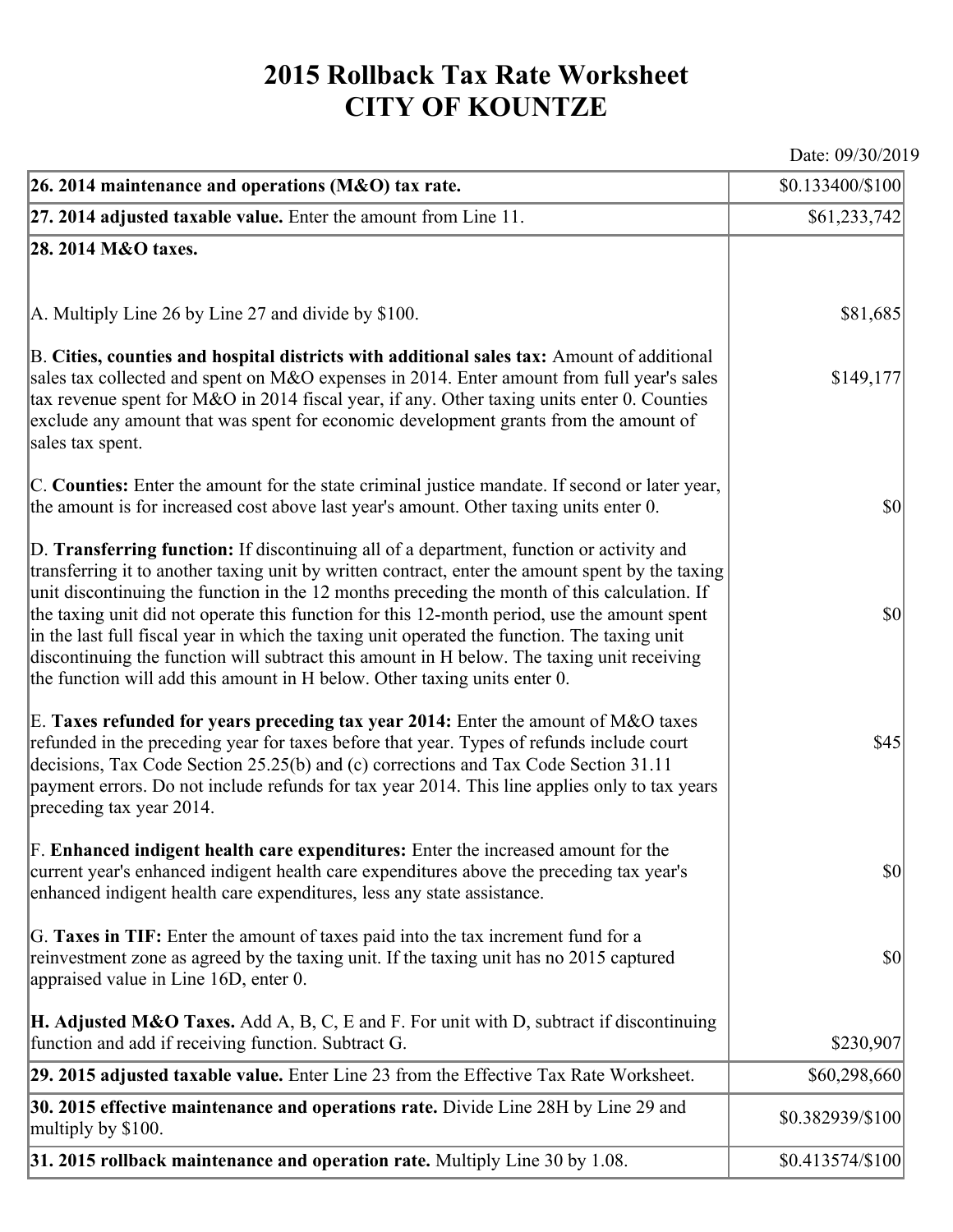| 32. Total 2015 debt to be paid with property taxes and additional sales tax revenue.<br>"Debt" means the interest and principal that will be paid on debts that:<br>$(1)$ are paid by property taxes,                                                                                                                                            |                  |
|--------------------------------------------------------------------------------------------------------------------------------------------------------------------------------------------------------------------------------------------------------------------------------------------------------------------------------------------------|------------------|
| $(2)$ are secured by property taxes,                                                                                                                                                                                                                                                                                                             |                  |
| $(3)$ are scheduled for payment over a period longer than one year and<br>$(4)$ are not classified in the taxing unit's budget as M&O expenses.                                                                                                                                                                                                  |                  |
| A. Debt also includes contractual payments to other taxing units that have incurred debts on<br>behalf of this taxing unit, if those debts meet the four conditions above. Include only<br>amounts that will be paid from property tax revenue. Do not include appraisal district budget<br>payments. List the debt in Schedule B: Debt Service. | \$183,407        |
| B. Subtract unencumbered fund amount used to reduce total debt.                                                                                                                                                                                                                                                                                  | \$0              |
| C. Subtract <b>amount paid</b> from other resources.                                                                                                                                                                                                                                                                                             |                  |
| D. Adjusted debt. Subtract B and C from A.                                                                                                                                                                                                                                                                                                       | \$0              |
|                                                                                                                                                                                                                                                                                                                                                  | \$183,407        |
| 33. Certified 2014 excess debt collections. Enter the amount certified by the collector.                                                                                                                                                                                                                                                         | \$0              |
| 34. Adjusted 2015 debt. Subtract Line 33 from Line 32D.                                                                                                                                                                                                                                                                                          | \$183,407        |
| 35. Certified 2015 anticipated collection rate. Enter the rate certified by the collector. If<br>the rate is 100 percent or greater, enter 100 percent.                                                                                                                                                                                          | 100.00%          |
| 36. 2015 debt adjusted for collections. Divide Line 34 by Line 35                                                                                                                                                                                                                                                                                | \$183,407        |
| 37. 2015 total taxable value. Enter the amount on Line 19.                                                                                                                                                                                                                                                                                       | \$60,997,390     |
| <b>38. 2015 debt tax rate.</b> Divide Line 36 by Line 37 and multiply by \$100.                                                                                                                                                                                                                                                                  | \$0.300680/\$100 |
| 39. 2015 rollback tax rate. Add Lines 31 and 38.                                                                                                                                                                                                                                                                                                 | \$0.714254/\$100 |
| 40. COUNTIES ONLY. Add together the rollback tax rates for each type of tax the county<br>levies. The total is the 2015 county rollback tax rate.                                                                                                                                                                                                |                  |

A taxing unit that adopted the additional sales tax must complete the lines for the Additional Sales Tax Rate. A taxing unit seeking additional rollback protection for pollution control expenses completes the Additional Rollback Protection for Pollution Control.